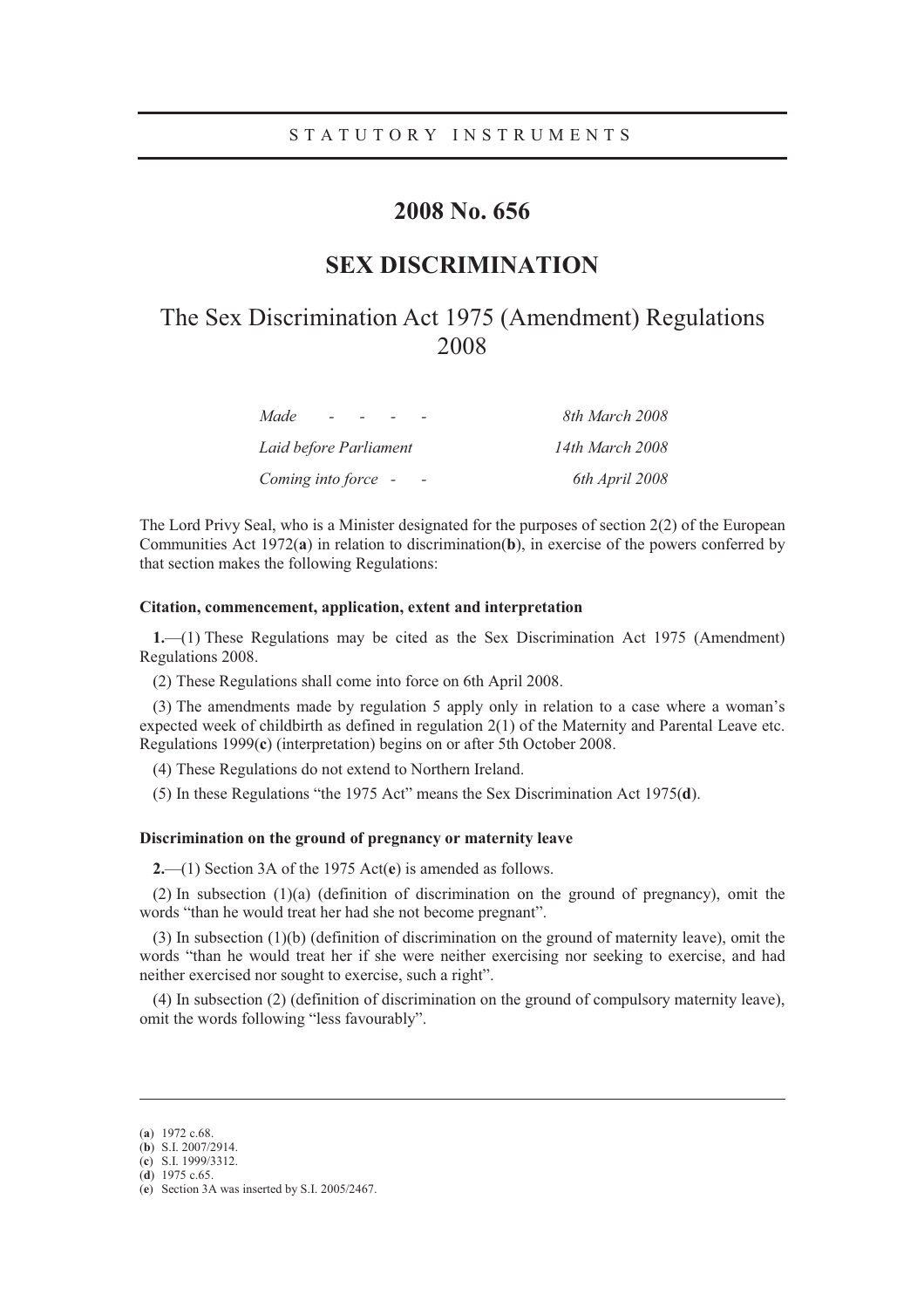#### **Harassment**

**3.** In the 1975 Act, in section 4A(1)(a)(**a**) (definition of harassment), for "on the ground of her sex, he engages in unwanted conduct that" substitute "he engages in unwanted conduct that is related to her sex or that of another person and".

#### **Liability of employers for failing to protect employees from third party harassment**

**4.** In the 1975 Act, after section 6(2A)(**b**) (unlawful harassment) insert—

 $\degree$ (2B) For the purposes of subsection (2A), the circumstances in which an employer is to be treated as subjecting a woman to harassment shall include those where—

- (a) a third party subjects the woman to harassment in the course of her employment, and
- (b) the employer has failed to take such steps as would have been reasonably practicable to prevent the third party from doing so.

(2C) Subsection (2B) does not apply unless the employer knows that the woman has been subject to harassment in the course of her employment on at least two other occasions by a third party.

(2D) In subsections (2B) and (2C), "third party" means a person other than—

- (a) the employer, or
- (b) a person whom the employer employs,

and for the purposes of those subsections it is immaterial whether the third party is the same or a different person on each occasion.".

#### **Exception relating to terms and conditions during maternity leave**

**5.**—(1) For section 6A of the 1975 Act(**c**) (exception relating to terms and conditions during maternity leave) substitute—

#### **"Exception relating to terms and conditions during maternity leave**

**6A.**—(1) Subject to subsection (2), section 6(1)(b) and (2) does not make it unlawful to deprive a woman who is on maternity leave of any benefit from the terms and conditions of her employment relating to remuneration.

(2) The reference in subsection (1) to benefit from the terms and conditions of a woman's employment relating to remuneration does not include a reference to—

- (a) maternity-related remuneration (including maternity-related remuneration that is increase-related),
- (b) remuneration (including increase-related remuneration) in respect of times when the woman is not on maternity leave, or
- (c) remuneration by way of bonus in respect of times when a woman is on compulsory maternity leave.

(3) For the purposes of subsection (2), remuneration is increase-related so far as it falls to be calculated by reference to increases in remuneration that the woman would have received had she not been on maternity leave.

(4) In this section—

"maternity-related remuneration", in relation to a woman, means remuneration to which she is entitled as a result of being pregnant or being on maternity leave;

-

<sup>(</sup>**a**) Section 4A was inserted by S.I. 2005/2467.

<sup>(</sup>**b**) Subsection (2A) was inserted by S.I. 2005/2467.

<sup>(</sup>**c**) Section 6A was inserted by S.I. 2005/2467.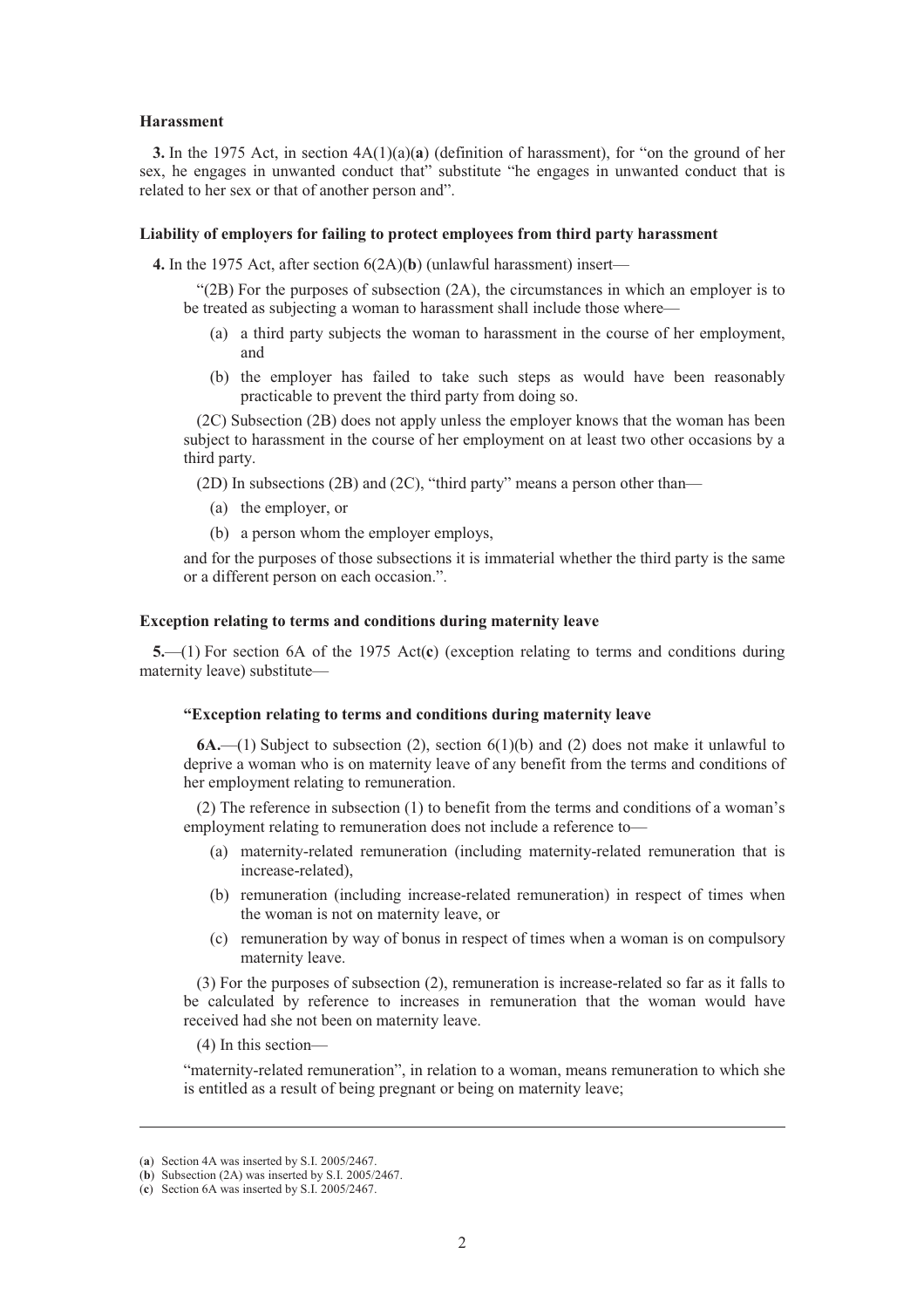"on compulsory maternity leave" means absent from work in consequence of the prohibition in section 72(1) of the Employment Rights Act 1996;

"on maternity leave" means—

- (a) on compulsory maternity leave,
- (b) absent from work in exercise of the right conferred by section 71(1) of the Employment Rights Act 1996 (ordinary maternity leave), or
- (c) absent from work in exercise of the right conferred by section 73(1) of that Act (additional maternity leave); and

"remuneration" means benefits—

- (a) that consist of the payment of money to an employee by way of wages or salary, and
- (b) that are not benefits whose provision is regulated by the employee's contract of employment.".

Signed by authority of the Lord Privy Seal

*Barbara Follett*  Parliamentary Secretary 8th March 2008 Government Equalities Office